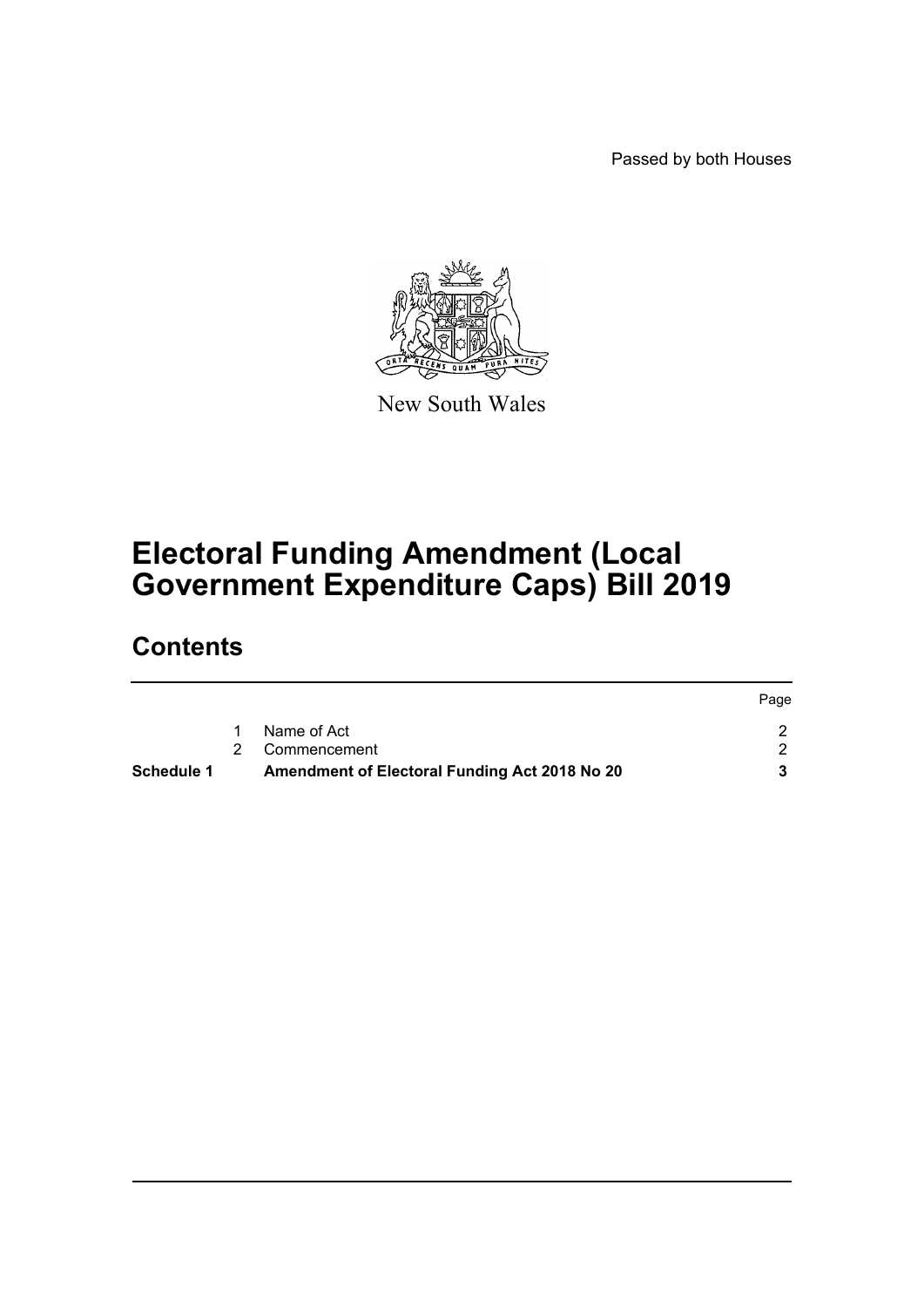*I certify that this PUBLIC BILL, which originated in the LEGISLATIVE COUNCIL, has finally passed the LEGISLATIVE COUNCIL and the LEGISLATIVE ASSEMBLY of NEW SOUTH WALES.*

*Legislative Council 2019* *Clerk of the Parliaments*



New South Wales

# **Electoral Funding Amendment (Local Government Expenditure Caps) Bill 2019**

Act No , 2019

An Act to amend the *Electoral Funding Act 2018* to make further provision regarding caps on electoral expenditure for local government election campaigns; and for related purposes.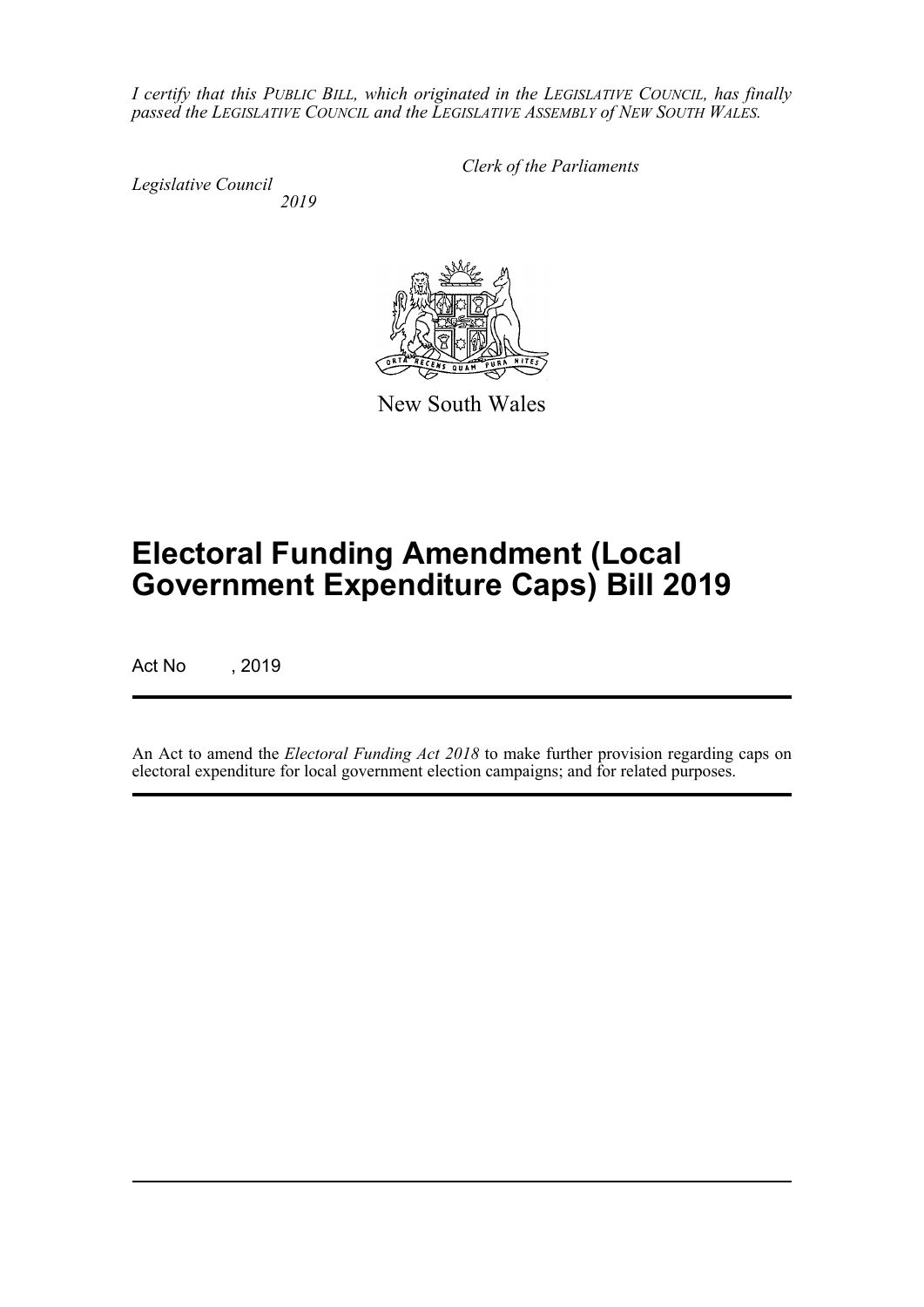Electoral Funding Amendment (Local Government Expenditure Caps) Bill 2019 [NSW]

## <span id="page-2-0"></span>**The Legislature of New South Wales enacts—**

#### **1 Name of Act**

This Act is the *Electoral Funding Amendment (Local Government Expenditure Caps) Act 2019*.

# <span id="page-2-1"></span>**2 Commencement**

This Act commences on the date of assent to this Act.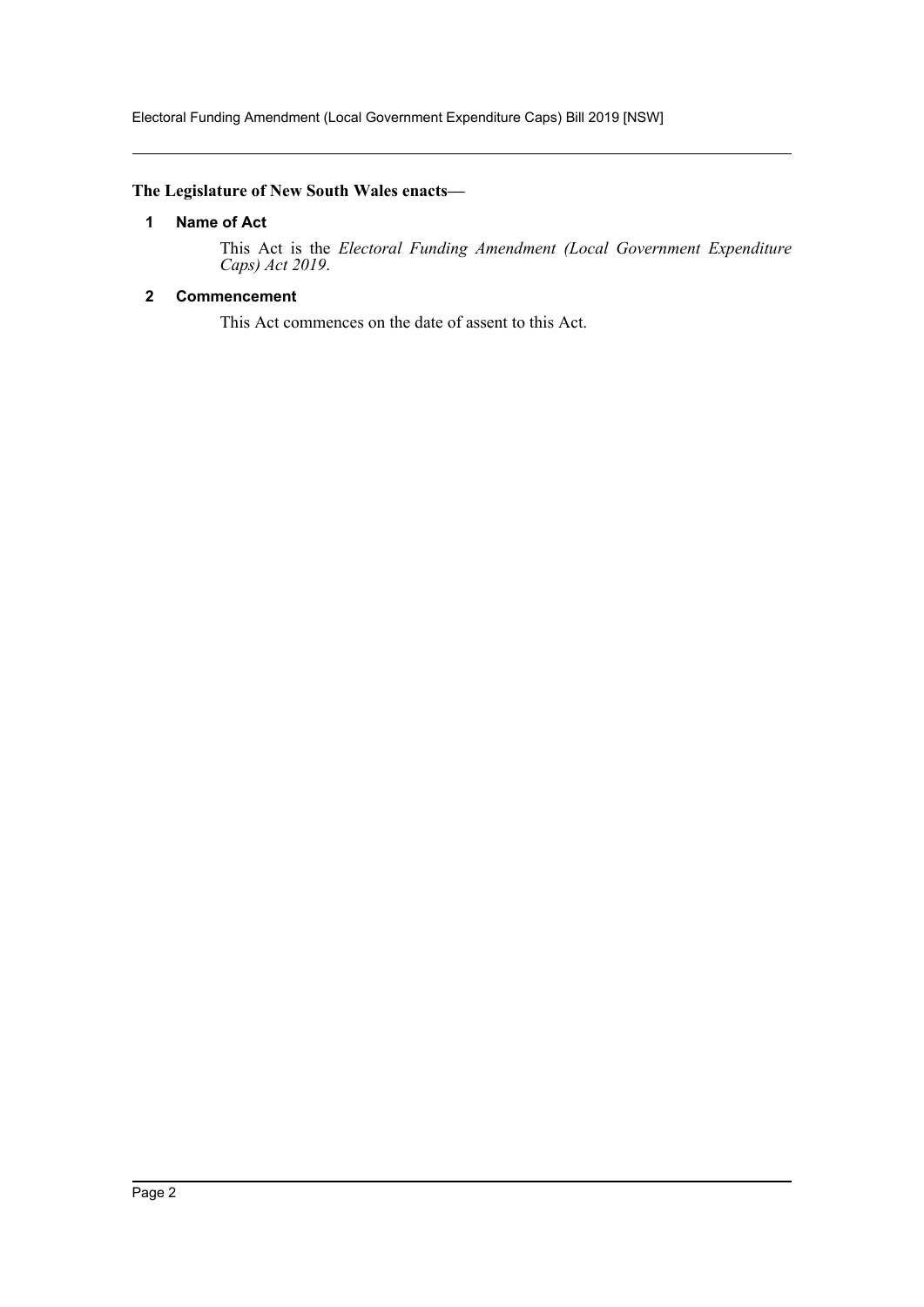# <span id="page-3-0"></span>**Schedule 1 Amendment of Electoral Funding Act 2018 No 20**

#### **[1] Section 4 Definitions**

Insert in alphabetical order—

*Electoral Commissioner* means the person for the time being holding or acting in the office of Electoral Commissioner under the *Electoral Act 2017*.

#### **[2] Sections 31 and 31A**

Omit section 31. Insert instead—

#### **31 Applicable caps on electoral expenditure for local government election campaigns**

#### (1) **General**

The applicable caps on electoral expenditure for a local government election campaign are as provided by this section, as modified by section 32 (Aggregation of applicable caps—local government election campaigns). **Note.** This Act does not apply to an election of mayor by councillors—see the definition of *local government election* in section 4.

#### (2) **Parties with candidates**

For a local government general election or by-election for a local government area or ward, the applicable cap for a party that endorses a candidate for the election (including a candidate for mayor) or a group of candidates for election as councillor (including a group that includes a candidate for mayor) for electoral expenditure for the candidate or group is the amount of the applicable cap for the candidate or group.

#### (3) **Candidates and groups (other than groups including mayoral candidates)**

For a local government general election or by-election for a local government area or ward, the applicable cap for a candidate (other than a candidate for mayor) or a group of candidates for election as councillor (other than a group that includes a candidate for mayor), whether or not endorsed by any party, is—

- (a) \$6,000—where the number of enrolled electors for the local government area or ward concerned for the election is 5,000 or fewer, and
- (b) \$10,000—where the number of enrolled electors for the local government area or ward concerned for the election is more than 5,000 but fewer than 10,001, and
- (c) \$18,000—where the number of enrolled electors for the local government area or ward concerned for the election is more than 10,000 but fewer than 20,001, and
- (d) \$25,000—where the number of enrolled electors for the local government area or ward concerned for the election is more than 20,000 but fewer than 30,001, and
- (e) \$36,000—where the number of enrolled electors for the local government area or ward concerned for the election is more than 30,000 but fewer than 50,001, and
- (f) \$46,000—where the number of enrolled electors for the local government area or ward concerned for the election is more than 50,000 but fewer than 75,001, and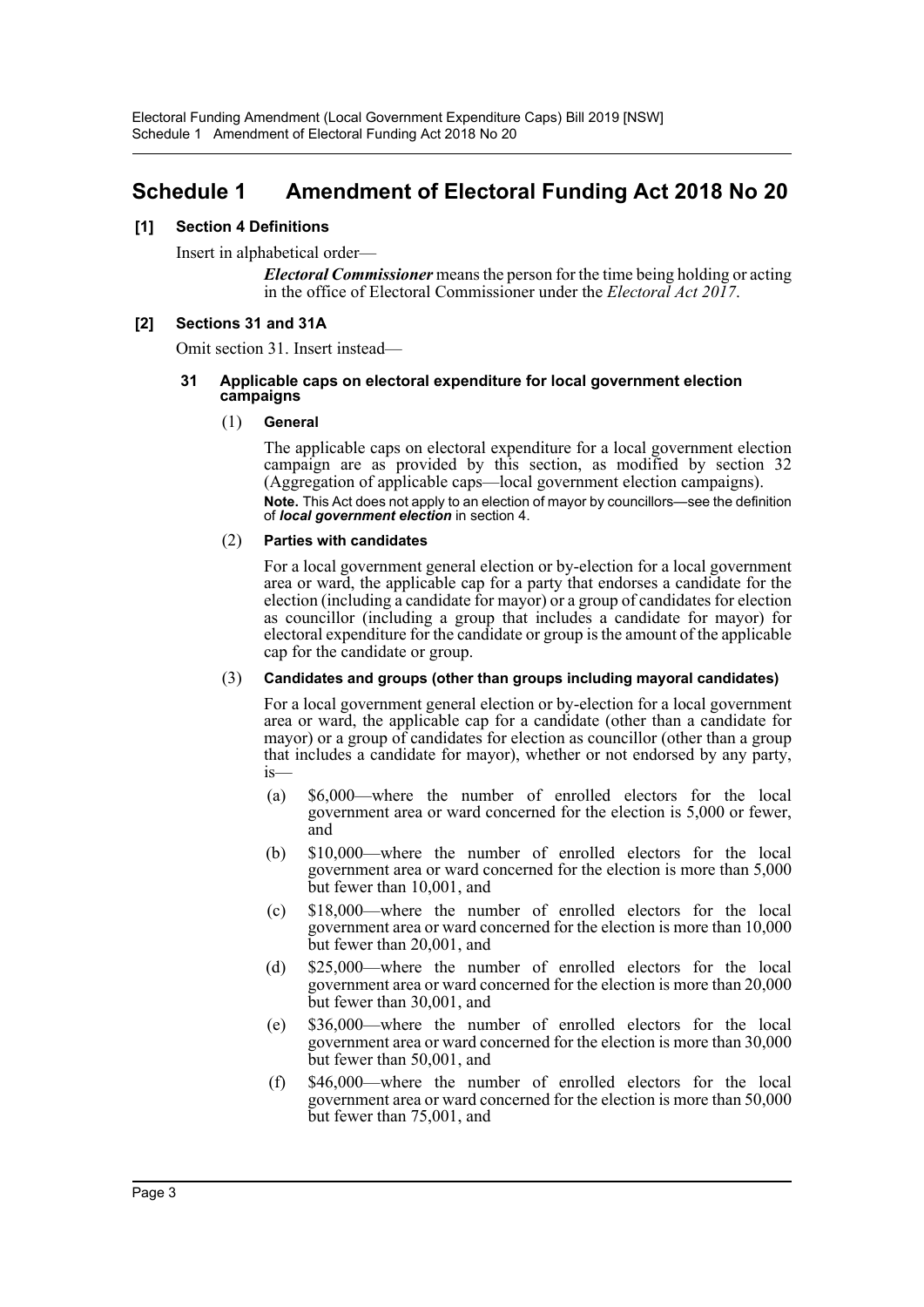- (g) \$63,500—where the number of enrolled electors for the local government area or ward concerned for the election is more than 75,000 but fewer than 125,001, and
- (h) \$72,000—where the number of enrolled electors for the local government area or ward concerned for the election is more than 125,000.

#### (4) **Mayoral candidates (and groups including mayoral candidates)**

For a local government general election or by-election, the applicable cap for a candidate for mayor or a group of candidates that includes a candidate for mayor is—

- (a) where the local government area concerned is divided into wards—the sum of the following—
	- (i) 100% of the applicable cap for a candidate for election as councillor in a ward of the local government area,
	- (ii) 25% of the applicable cap for a candidate for election as councillor in each of the other wards of the local government area, and

**Note.** See section 31A(5) regarding the determination of the *number of enrolled electors for a ward* and, in particular, section 31A(5)(b) which provides that the number of enrolled electors for a ward in a local government area is the highest number of enrolled electors in any ward in that area.

(b) where the local government area concerned is not divided into wards— 125% of the applicable cap for a candidate for election as a councillor of the local government area (other than a candidate for mayor).

#### (5) **Third-party campaigners**

For a local government general election or by-election for a local government area or ward, the applicable cap for a third-party campaigner is the amount that is one-third of the applicable cap for a candidate for election as councillor (other than mayor) for the local government area or ward election concerned, but if the amount is not a whole number multiple of \$10, the amount is to be rounded up to the nearest whole number multiple of \$10.

#### (6) **Candidate running for mayor and councillor at same time**

For the avoidance of doubt, if a person is a candidate for mayor and a candidate for councillor (other than mayor) at the same general election (or a simultaneous by-election for mayor and by-election for councillor (other than mayor)), the applicable cap for the person is the relevant applicable cap for a candidate for mayor.

#### (7) **Indexation of capped amounts**

Each of the amounts referred to in this section is an adjustable amount that is to be adjusted for inflation as provided by Schedule 1.

#### **31A Meaning of "number of enrolled electors for local government area or ward"**

(1) For the purposes of section 31, the *number of enrolled electors for a local government area or ward* for an election for a local government area or ward is the number determined by the Electoral Commissioner in accordance with this section.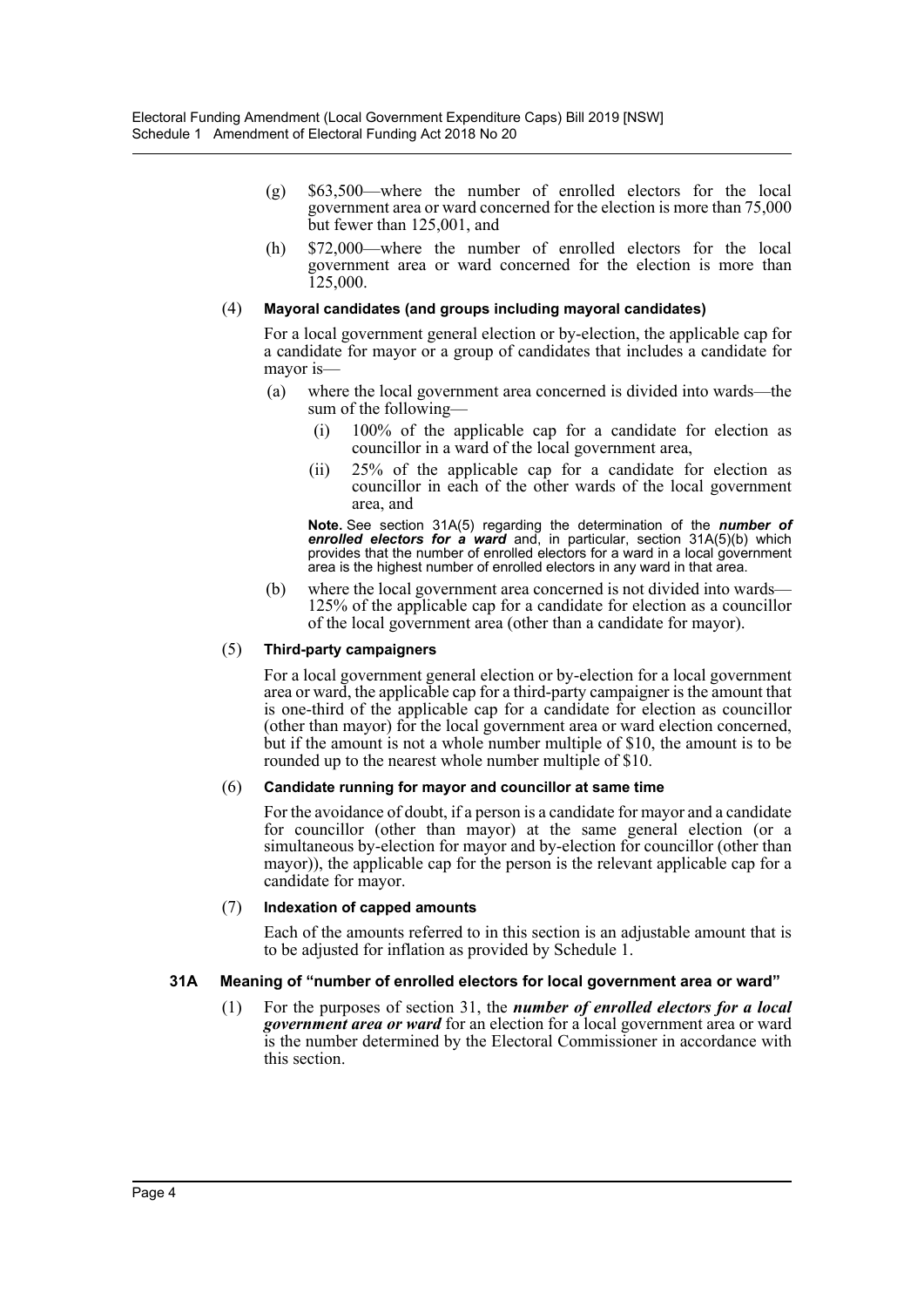#### (2) **Timing of determination**

The Electoral Commissioner is to make the determination as soon as is reasonably practicable after the following date in relation to an election for a local government area or ward—

- (a) in the case of an ordinary election of councillors under section 287(1) of the *Local Government Act 1993* and any election of a mayor by the electors held on the same day—the date that is 12 months before the election day for the election,
- (b) in relation to any other election—the date that the election day for the election is first determined or specified by proclamation.

#### (3) **"Relevant date" for determination**

The *relevant date* for an election for a local government area or ward is—

- (a) in the case of an ordinary election of councillors under section  $287(1)$ of the *Local Government Act 1993* and any election of a mayor by the electors held on the same day—the date that is 12 months before the election day for the election, or
- (b) in relation to any other election—
	- (i) the date of the previous general election for the local government area concerned, or
	- (ii) if no general election for the local government area concerned has previously been held—the date that the election day for the election is first specified by proclamation.
- (4) The *number of enrolled electors for a local government area* for an election is the sum of the following as at the relevant date—
	- (a) the number of electors on the residential roll for the area,
	- (b) the number of electors on the non-residential roll and the roll of occupiers and ratepaying lessees for the area who must vote at the election if the election is contested.

**Note.** See section 286 of the *Local Government Act 1993* and section 22 of the *City of Sydney Act 1988* regarding compulsory voting at local government elections.

- (5) The *number of enrolled electors for a ward* for an election is to be determined as follows—
	- (a) the sum of the following for each ward in the local government area concerned as at the relevant date is to be calculated—
		- (i) the number of electors on the residential roll for the ward,
		- (ii) the number of electors on the non-residential roll and the roll of occupiers and ratepaying lessees for the ward who must vote at the election if the election is contested,

**Note.** See section 286 of the *Local Government Act 1993* and section 22 of the *City of Sydney Act 1988* regarding compulsory voting at local government elections.

- (b) the number of enrolled electors for each ward in that local government area is the highest number calculated under paragraph (a).
- (6) The general manager of a local council is, on request, to provide the Electoral Commissioner with the latest copy of the non-residential roll and of the roll of occupiers and ratepaying lessees for the purposes of this section.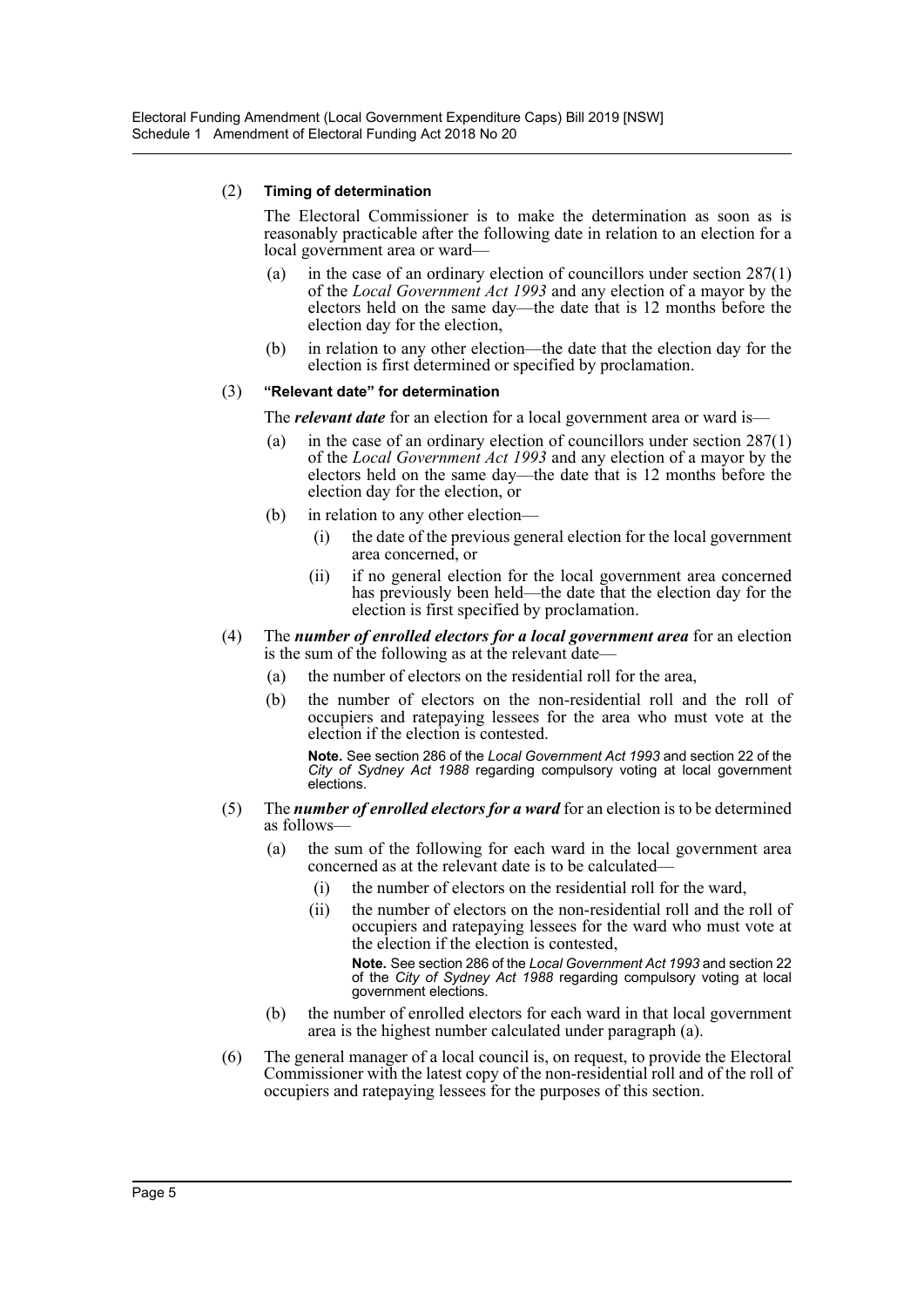#### (7) **Electoral Commission to publish number of enrolled electors for elections**

The Electoral Commission must, before the commencement of the capped local government expenditure period for an election for a local government area or ward, publish on its website the following information in relation to the election—

- (a) the number of enrolled electors for the local government area or ward determined in accordance with this section,
- (b) the corresponding applicable caps that apply to the local government area or ward.

#### (8) **Electoral Commission to notify candidates of number of enrolled electors for elections**

The Electoral Commission, as soon as is reasonably practicable after the later of the following occurs—

- (a) the registration of a person as a candidate on a Local Government Register of Candidates for an election under Part 7,
- (b) the determination of a number of enrolled electors at the election for a local government area or ward for which a person is registered as a candidate,

is to provide the person with the following information in relation to the election—

- (c) the number of enrolled electors for the local government area or ward determined in accordance with this section,
- (d) the corresponding applicable caps that apply to the local government area or ward.

#### (9) **Regulations may deal with determinations and redeterminations in certain circumstances**

The regulations may deal with the following—

- (a) failures by general managers of local councils to comply with requests for copies of rolls under this section,
- (b) the redetermination of the number of enrolled electors for a local government area or ward if the local council concerned divides its area into wards, abolishes all its wards, changes its number of wards or alters its ward boundaries,
- (c) the provision of information to the Electoral Commissioner by general managers of local councils,
- (d) the determination or redetermination of the number of enrolled electors for a local government area or ward for an election if the election is delayed or postponed (including, without limitation, a delay or postponement of an election under section 288 or Part 6A of Chapter 10 of the *Local Government Act 1993*).

#### **[3] Section 32 Aggregation of applicable caps—local government election campaigns**

Insert "for a candidate or group of candidates" after "an elected member" in section 32(1).

#### **[4] Section 32(1)**

Insert "for the candidate or group" after "or elected member" where firstly occurring.

#### **[5] Section 32(2)**

Omit "(other than a member of the group who is a candidate for mayor)".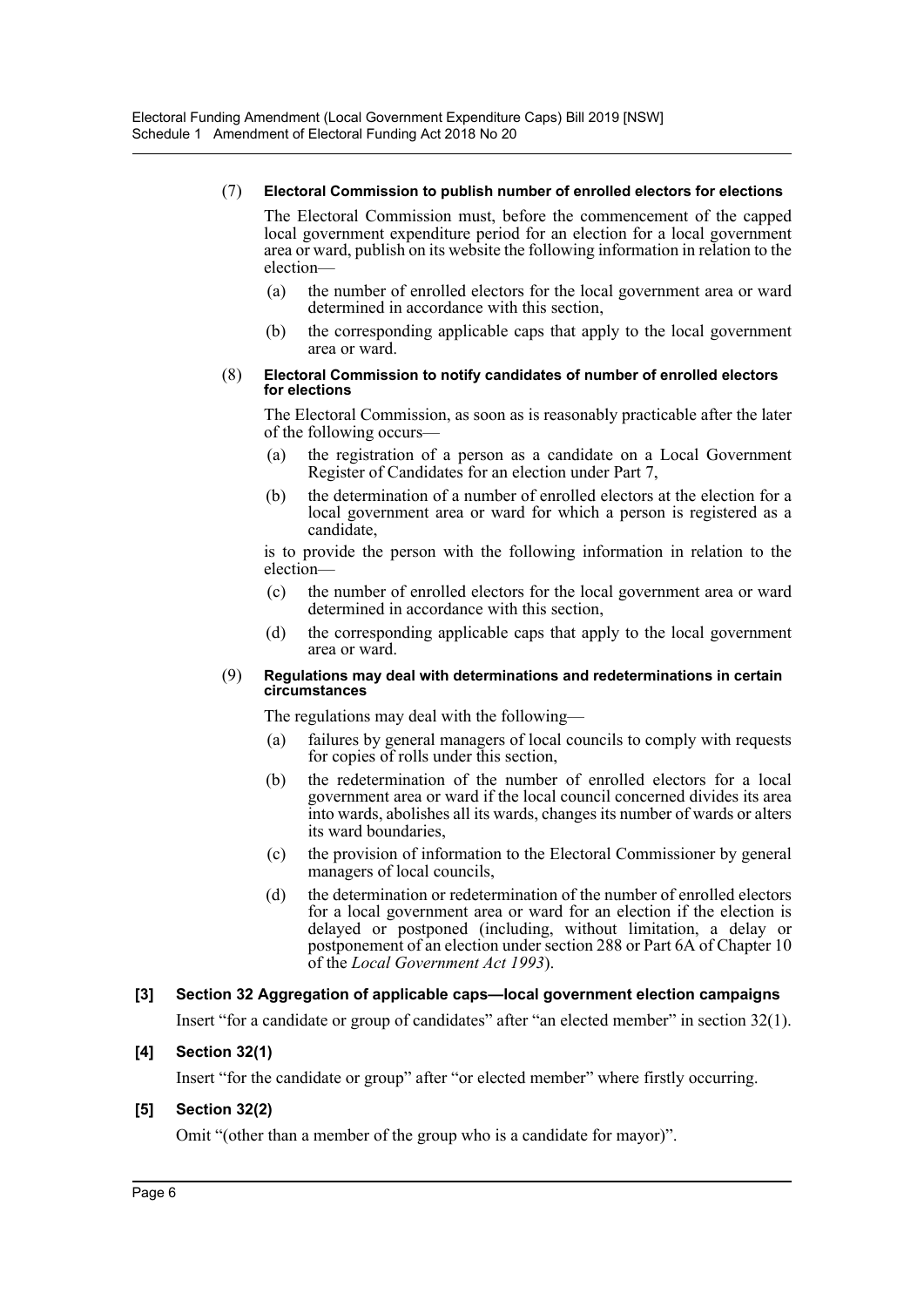Insert instead "(including a member of the group who is a candidate for mayor)".

# **[6] Section 32(2A)**

Insert after section 32(2)—

(2A) For the avoidance of doubt, for the purposes of subsection (2), electoral expenditure incurred by a candidate includes electoral expenditure incurred for the candidate by a party that endorsed the candidate as referred to in subsection (4).

# **[7] Section 32(3)**

Insert "for a candidate or group of candidates" after "a local government election campaign".

### **[8] Section 32(3)(a)**

Insert "for the candidate or group" after "the local government election campaign".

### **[9] Section 32(3)(b)**

Insert "for the candidate or group" after "elected member".

### **[10] Section 32(4)–(7)**

Insert after section 32(3)—

#### (4) **Aggregation of expenditure of candidates, groups, parties and associated entities**

Electoral expenditure incurred by a candidate or a group of candidates that is of or less than the amount specified in section 31 for the candidate or group is to be treated as expenditure that exceeds the applicable cap if that expenditure and electoral expenditure for the candidate or group by a party that endorsed the candidate or group exceed the applicable cap specified for the candidate or group.

- (5) Electoral expenditure incurred by a party for a candidate or group of candidates endorsed by the party that is of or less than the amount specified in section 31 for the party is to be treated as expenditure that exceeds the applicable cap if that expenditure and electoral expenditure that is incurred by the candidate or group exceed the applicable cap specified for the party.
- (6) For the purposes of subsections (4) and (5), electoral expenditure incurred by a party for an election for a candidate or group of candidates includes electoral expenditure incurred by the following persons or bodies for the election for the candidate or group—
	- (a) an associated entity of the party,
	- (b) an associated entity of an elected member who is a member of the party.
- (7) The regulations may make provision for or with respect to the apportionment of electoral expenditure incurred by a party for candidates or groups of candidates endorsed by the party among those candidates or groups for the purposes of this section.

# **[11] Schedule 2 Savings, transitional and other provisions**

Insert after Part 2 of the Schedule—